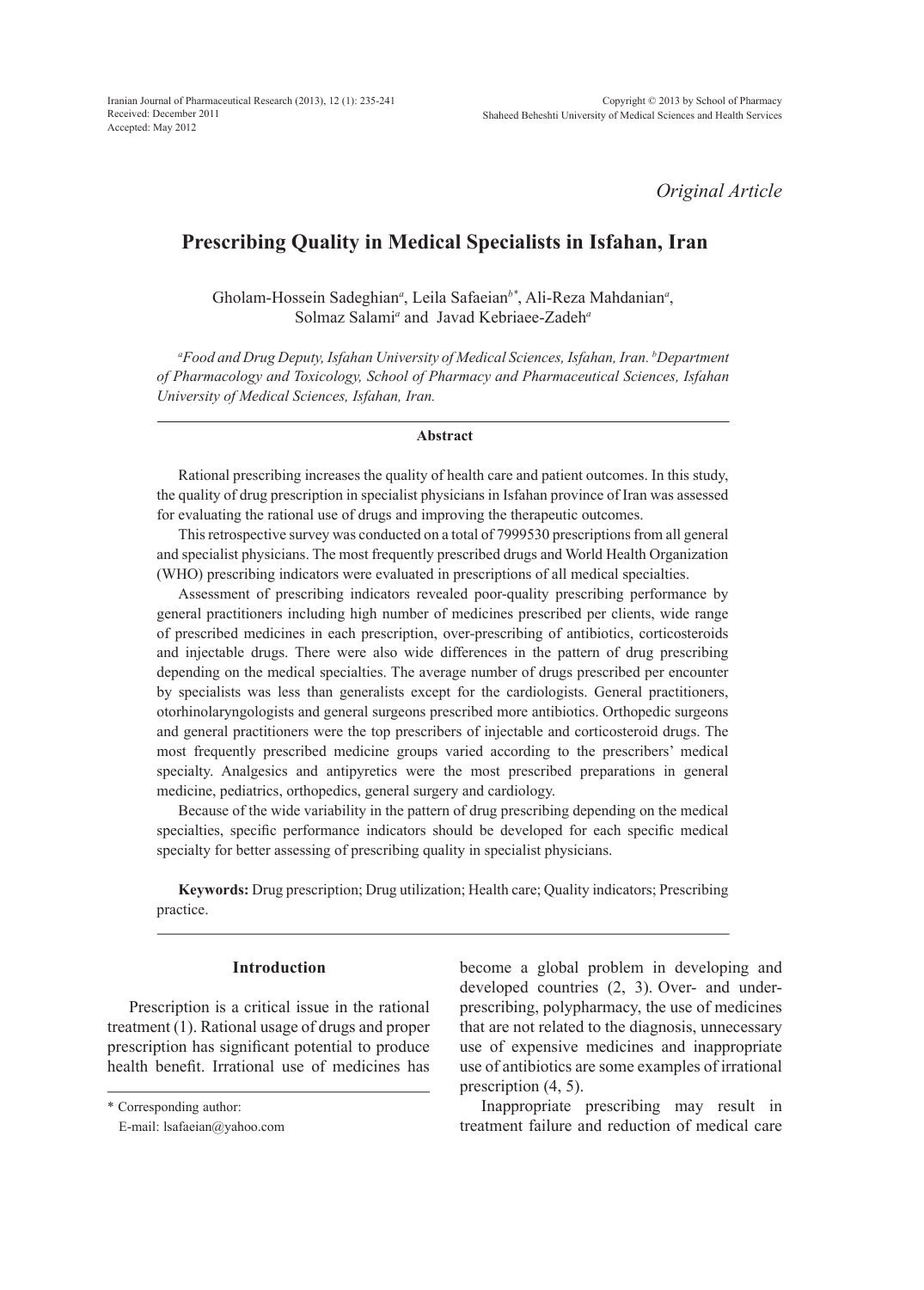quality, development of drug resistance, increase toxicity risks and loss of faith in medical profession. It also leads to the higher therapeutic costs and wastage of resources (6, 7).

Before any effort for promoting rational prescribing, the quantity of problem should be described. A number of performance indicators have been developed for evaluating the quality of drug use at health facilities by the World Health Organization (WHO). Some prescribing indicators are included: average number and type of prescribed drugs, percentage of antimicrobial and injectable drugs, and percentage of drugs prescribed by generic name and from essential drugs list (8). These quantitative standard indicators have been used in many countries as an assessment method for the evaluation of prescription quality and achieving the regional pattern of drug prescribing in the country. In Iran, national drug policies and regulatory systems including the Rational Use of Drugs (RUD) Committee have been developed to govern the process of prescription.

Although prescribing pattern in general physicians have been reported in various studies, there are only limited data about the medical specialists. The present study aimed to assess the quality of drug prescription in specialist physicians in Isfahan province of Iran for evaluating the rational use of drugs and improving therapeutic outcomes. These prescription data would be helpful in defining problems in drug use patterns and also in identifying the motivating factors and underlying causes including informational, economic, social, cultural and regulatory factors. Moreover, measuring the impact of interventions, making health policies and national drug planning, have been influenced by these drug use patterns (9, 10).

## **Experimental**

The prescription data from all general and specialist physicians were collected from 20 cities of Isfahan province by RUD Committee in Food and Drug Deputy of Isfahan University of Medical Sciences in 2010. Isfahan province is situated 400 Km of Tehran in center of Iran and there are 4050 general physicians and 1970

specialist physicians in this province. In this retrospective survey, 7999530 prescriptions from Social Security Insurance Organization (an Iranian public insurance organization) issued by general and specialist physicians were investigated.

The following prescribing indicators were determined in prescriptions from general and specialist physicians: average number of drugs per encounter, percentage of prescription with 4 or more preparations, mean cost of prescriptions, percentage of patients receiving antibiotics, percentage of patients receiving injectable drugs, and percentage of patients receiving corticosteroids.

The most frequently prescribed drugs were also evaluated in prescriptions of all physicians. The prescribed drugs were classified according to the AHFS (American Hospital Formulary Service) Pharmacologic-Therapeutic Classification System (2009) (11). The prescriber's medical specialties was classified as general practice (GP), pediatrics, internal medicine, obstetrics and gynecology, surgery, orthopedics, cardiology, ophthalmology, otorhinolaryngology (ear, nose and throat; ENT), neurology, psychiatry, and others (including infectious diseases, rheumatology, endocrinology, dermatology, gastroenterology, nephrology, pneumology, anesthesiology, *etc*). Medical specialties with lower than 80000 prescriptions per year (about 1% of total prescriptions), were described as "other".

The prescriptions data were presented as frequency percentage or mean, and analyzed by using professional computer software program (Rx Analyzer). Rx Analyzer or Noskhehpardaz is an Iranian software for gathering and analyzing prescription data. This software has installed in all of pharmacies in the country and has ability to record unlimited number of prescriptions regarding various medicine and also prescriber information. It has capability of analyzing the prescriptions according to the specific prescribing indicators.

## *Limitations*

In this study, patients' characteristics were not recorded. Since the information about the diagnosis for each prescription was not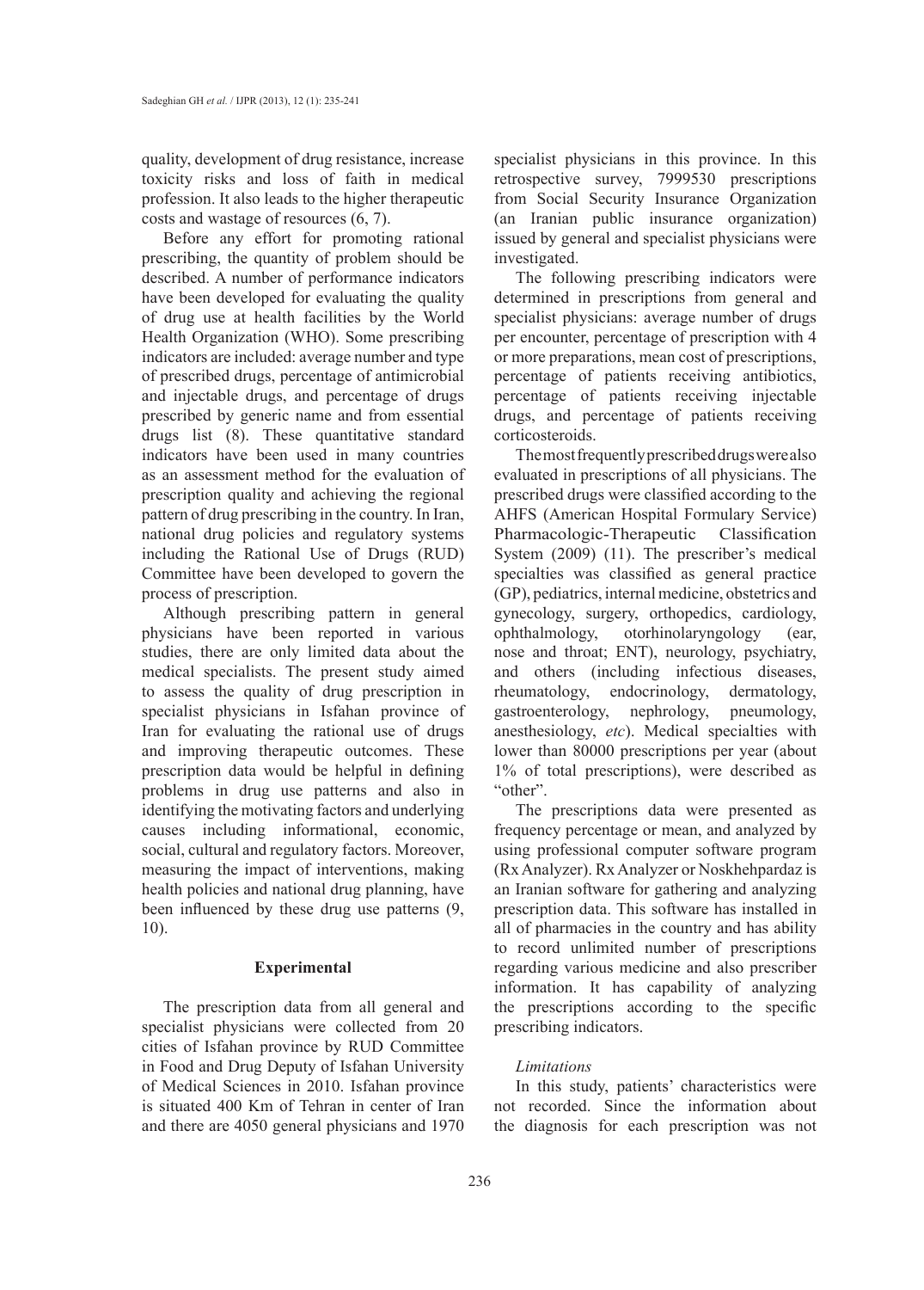|                     | No. of<br>prescriptions | Mean No. of drugs/<br>prescription (range) | Prescription with $\geq 4$ Mean cost<br>preparations $(\% )$ | (I.R. Rials) | <b>Patients</b><br>receiving<br>antibiotics $(\% )$ | <b>Patients</b><br>receiving<br>injectables $(\% )$ | <b>Patients receiving</b><br>corticosteroids $(\% )$ |
|---------------------|-------------------------|--------------------------------------------|--------------------------------------------------------------|--------------|-----------------------------------------------------|-----------------------------------------------------|------------------------------------------------------|
| <b>GP</b>           | 4940767                 | $3.34(1-18)$                               | 20                                                           | 34950        | 51.2                                                | 49.2                                                | 26.7                                                 |
| Gynecologists       | 415119                  | $2.31(1-12)$                               | 3.2                                                          | 39886        | 38.5                                                | 15.7                                                | 3                                                    |
| Pediatricians       | 359200                  | $2.60(1-10)$                               | 5.2                                                          | 27714        | 38.7                                                | 12.7                                                | 7.2                                                  |
| Internal medicine   | 262592                  | $2.99(1-14)$                               | 14.7                                                         | 61083        | 26.2                                                | 18.7                                                | 12.5                                                 |
| Orthopedic surgeons | 164168                  | $2.51(1-10)$                               | 5.2                                                          | 30861        | 9                                                   | 57                                                  | 33.7                                                 |
| Ophthalmologists    | 138718                  | $2.01(1-15)$                               | 0.7                                                          | 20552        | 5.7                                                 | 2.5                                                 | 3                                                    |
| Psychiatrists       | 119569                  | $2.65(1-11)$                               | 8.5                                                          | 70413        | 2.5                                                 | 5                                                   | 1.2                                                  |
| Neurologists        | 114932                  | $2.76(1-12)$                               | 10                                                           | 106871       | 4.7                                                 | 14.7                                                | 7.7                                                  |
| <b>ENT</b>          | 101938                  | $2.76(1-12)$                               | 7.2                                                          | 45468        | 46.5                                                | 23.7                                                | 18                                                   |
| General surgeons    | 97201                   | $2.48(1-10)$                               | 5.5                                                          | 38448        | 42                                                  | 20.2                                                | 9.5                                                  |
| Cardiologists       | 90658                   | $3.84(1-13)$                               | 35.5                                                         | 73430        | 4.5                                                 | 5                                                   | 2.2                                                  |
| Others              | 1194668                 | $2.84(1-18)$                               | 13.7                                                         | 100764       | 34.3                                                | 21.7                                                | 18.8                                                 |

**Table 1.** Prescribing pattern of different medical specialist physicians in Isfahan province of Iran according to WHO (World Health Organization) prescribing indicators.

GP: general practice; ENT: ear, nose and throat.

available, the indication for the use of each drug could not be assessed. It is noteworthy that WHO prescribing indicators were not valuable for assessing the quality of medicines prescribed by all specialist physicians including neurology, psychology, endocrinology, etc.

## **Results and Discussion**

A total of 7999530 prescriptions were studied in this survey. More than half of the prescriptions (4940767 prescriptions; 61.76%) were issued by general practitioners and contained a total of 1332 medicines. The 3058763 prescriptions (38.24%) were from specialist physicians and contained a total of 889 medicines. According to the medical specialties, the most prescriptions (5.2%) were from gynecologists, 4.5% from pediatricians, 3.3% from internal medicine specialists, 2% from orthopedic surgeons, 1.7% from ophthalmologists, 1.5% from psychiatrists, 1.4% from neurologists, 1.3% from ENT specialists,  $1.2\%$  from general surgeons, 1.1% from cardiologists and 15% from other specialists.

Table 1 shows the prescribing pattern of general and specialist physicians in Isfahan province of Iran according to the WHO prescribing indicators. The average number of medicines in each prescription varied according to the medical specialty from 2.01 in prescriptions of ophthalmologists to 3.84 in cardiologists. The range of medicines in each prescription was different from 1-10 in prescriptions of pediatricians, orthopedic and general surgeons to 1-18 in general practitioners and other specialists including nephrologists.

The percentage of patients which were prescribed 4 or more preparations in each prescription, showed wide variability from 0.7% in ophthalmology to 35.5% in cardiology.

The mean cost of prescription varied widely depending on the prescribers' specialty and the highest was in neurology (106871 Rials) and the lowest (20552 Rials) in ophthalmology due to the high cost of neurological medicines. It is noteworthy that the total health expenditure is about 5.5% of Iranian GDP (gross domestic product), GDP per capita is 7700 USD and more than 90% of population could access affordable essential medicines in Iran (12).

The general practitioners, ENT specialists and general surgeons prescribed more antibiotics (51.2%, 46.5% and 42%, respectively). Orthopedic surgeons and general practitioners were the top prescribers of injectable drugs (57% and 49.2%, respectively). Orthopedic surgeons and general practitioners were those prescribing more corticosteroid drugs (33.7% and 26.7%, respectively).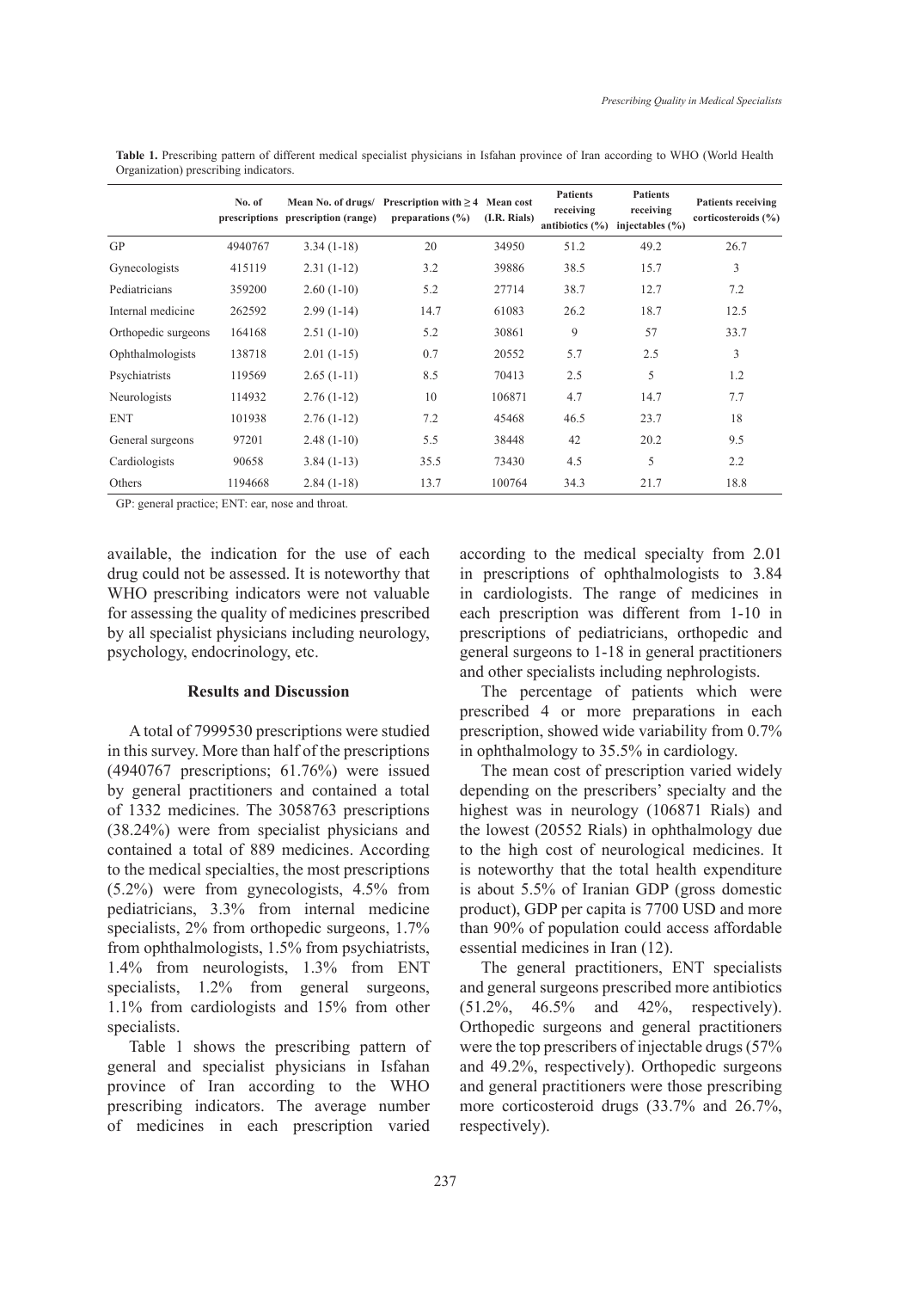These results showed that most drugs were prescribed by general practitioners. There were high number of medicines prescribed per clients and wide range of prescribed medicines in each prescription of general practitioners in Isfahan province. Prescription of antibiotics, corticosteroids and injectable drugs were also frequently and probably inappropriate in general medicine.

Generalists are the first point of contact for patients and treat a wide variety of medical problems and illnesses compared with specialists and these may explain part of the variation in the pattern of prescribing between them (10). Nevertheless, the assessment of prescribing indicators in general medicine revealed that the main areas need further attention to improve the quality of drug prescription. Regarding the mean item of drugs per prescription, our data showed high rate of polypharmacy in general medicine in Iran. There is no universal or standard for this indicator and it is variable from 1.4 to 4.8 in developing countries (13), and 1.3 to 2.2 in developed countries (14). New drug developments, ageing of population and lack of confidence may be contributed in the increasing use of polypharmacy. High level of polypharmacy practice may lead to higher adverse drug reactions, drug-drug interactions and also higher cost (15).

The average number of drugs prescribed per encounter by specialists was less than generalists except for the cardiologists possibly since patients of cardiologists tend to be sicker and have more underlying medical problems (16). The highest percentage of patients which were prescribed 4 or more preparations in each prescription was also in cardiology. Vallano *et al.* have also reported the median number of 5 drugs in prescriptions of cardiologists in Spain (17).

The widest range of prescribed medicines in each prescription was in general medicine and nephrology. Nephrologists also prescribed more medicine as their patients are older and sicker with complicated medical problems.

Our results demonstrated that general practitioners, ENT specialists and general surgeons prescribed more antibiotics. The rate of antibiotic prescription varies from 17.5% to 60% in developing countries (18, 19), and it is much higher than developed countries (20). In another prescribing study in specialists, pediatricians and ophthalmologists preferably prescribed antibiotics (56 and 60.5%, respectively) and the average percentage of antibiotics in the various specialties has been 29% (17). Irrational and overuse of antibiotics is the main driver of resistance. Emergence of antibiotic resistant organisms is a major global public health problem (21). Large volumes of antibiotics are inappropriately prescribed for mild and non-bacterial infections of upper respiratory tract. Irrational prescribing of broad spectrum antibiotics including the third generation cephalosporins also increases the induction of microbial resistance.

Orthopedic surgeons and general practitioners were the top prescribers of injectable drugs, while pneumologists were those prescribing more injectables (10%) in the study of Vallano *et al.* in Spain (16).Our findings showed high percentage of prescriptions involving the injections. Widespread misuse of injectable drugs is a major health problem in many developing countries. From the health point of view, various human and environmental health hazards are associated with unsafe injections. Moreover, unnecessary prescription of an injection causes the charging of a higher fee for service (22, 23).

Our results also revealed that orthopedic surgeons and general practitioners were those prescribing more corticosteroid drugs. In other reports, comparison of general physicians with specialists has also suggested the overuse of long-term oral corticosteroids and underuse of inhaled corticosteroids by GP for acute exacerbations of asthma (24). Unfortunately, over-prescription and overuse of corticosteroids without indication occur during recent years in Iran. Corticosteroids have potential for abuse and misuse both by the physicians and patients (25). Although corticosteroids has been indicated for advanced illness and despite the various adverse effects associated with the prolonged use of these drugs, many patients tend to receive corticosteroids due to the rapid alleviation of their symptoms.

Table 2 shows the most frequently prescribed medicine groups according to the prescribers' medical specialty. The group of others in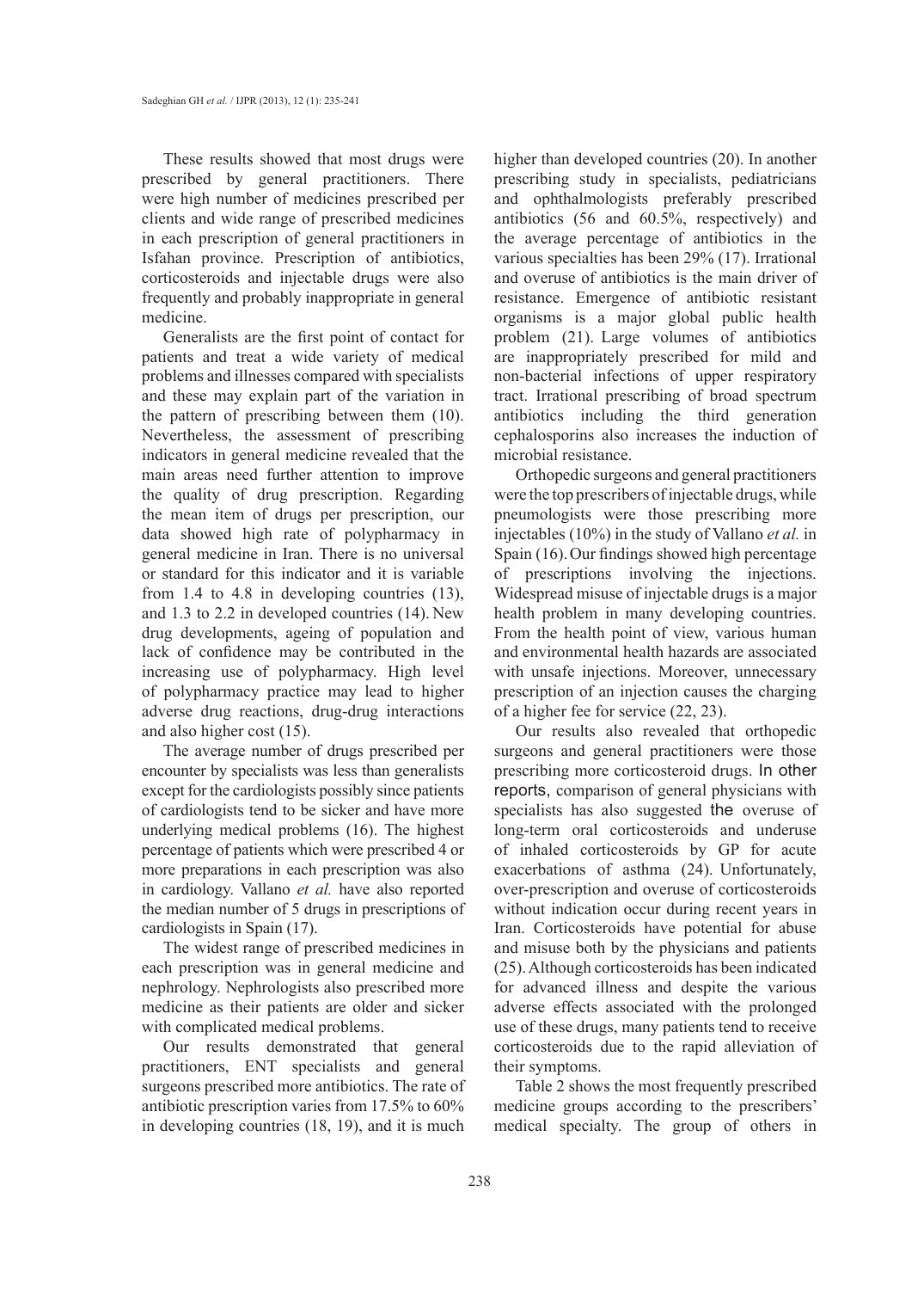| <b>Medical Specialty</b> | Medication Classes (% of prescriptions)                                                                                                                                                                   |  |  |  |  |
|--------------------------|-----------------------------------------------------------------------------------------------------------------------------------------------------------------------------------------------------------|--|--|--|--|
| <b>GP</b>                | Analgesics and Antipyretics (10.25), Penicillins (9.25), Antihistamines (9.12), Adrenal Corticosteroids (8.30)                                                                                            |  |  |  |  |
| <b>Gynecologists</b>     | Skin and Mucous Membrane Anti-infectives (11.88), Antianemia Drugs (9.13), Analgesics and Antipyretics<br>(7.47), Replacement Preparations; Calcium salts (7.28)                                          |  |  |  |  |
| <b>Pediatricians</b>     | Analgesics and Antipyretics (11.63), Antihistamines (9.95), Antitussives, Expectorants and Mucolytic Agents<br>$(5.90)$ , Penicillins $(5.51)$                                                            |  |  |  |  |
| <b>Internal medicine</b> | Antiulcer Agents and Acid Suppressants (11.71), Analgesics and Antipyretics (6.93), Antihistamines (5.26),<br>Adrenal Corticosteroids (4.47)                                                              |  |  |  |  |
| <b>Orthopedics</b>       | Analgesics and Antipyretics (23.2), Adrenal Corticosteroids (13.75), Vitamins (12.75), Replacement<br>Preparations; Calcium salts (7.11)                                                                  |  |  |  |  |
| Ophthalmologists         | Ophthalmological Anti-inflammatory Corticosteroids (33.86), Ophthalmological Anti-infectives (22.85),<br>Artificial Tear Solutions and Ocular Lubricants (8.31), Ophthalmological Vasoconstrictors (5.08) |  |  |  |  |
| <b>Psychiatrists</b>     | Antidepressants (24.94), Anticonvulsants (24.45), Antipsychotics (16.89), Anxiolytics, Sedatives and<br>Hypnotics (12.52)                                                                                 |  |  |  |  |
| <b>Neurologists</b>      | Anticonvulsants (22.68), Antidepressants (15.58), Beta-Adrenergic Blocking Agents (8.43), Anxiolytics,<br>Sedatives and Hypnotics (7.69)                                                                  |  |  |  |  |
| <b>ENT</b>               | Antihistamines (17.24), Penicillins (7.92), ENT Anti-inflammatory Corticosteroids (7.59), Analgesics and<br>Antipyretics (7.45)                                                                           |  |  |  |  |
| <b>General surgeons</b>  | Analgesics and Antipyretics (19.84), Cephalosporins (8.29), Antiulcer Agents and acid suppressants (5.89),<br>Antiprotozoals (4.31)                                                                       |  |  |  |  |
| Cardiologists            | Analgesics and Antipyretics (14.25), Beta-Adrenergic Blocking Agents (12.97), Vasodilating Agents (10.99),<br>Antilipemic Agents (9.44)                                                                   |  |  |  |  |

**Table 2.** The most frequently prescribed medication classes according to the prescribers' medical specialty.

GP: general practice; ENT: ear, nose and throat.

medical specialties was excluded from this assess because of non-accumulating patterns of medicine prescribing in various specialties.

The most prescribed preparations were analgesics and antipyretics in general medicine, pediatrics, orthopedics, general surgery and cardiology, skin and mucous membrane anti-infectives in gynecology, antiulcer agents and acid suppressants in internal medicine, ophthalmological antiinflammatory corticosteroids in ophthalmology, antidepressants in psychiatry, anticonvulsants in neurology, and antihistamines in ENT.

Acetaminophen was the most prescribed ingredient in general medicine and pediatrics (5.10% and 9.24%, respectively), clotrimazole (8.60%) in gynecology, omeprazole (4.81%) in internal medicine, diclofenac sodium in orthopedic and general surgery (12.89% and 6.79%, respectively), ophthalmic betamethasone (14.9%) in ophthalmology, sodium valproate in psychiatry and neurology (10.80% and 10.34%, respectively), sodium chloride irrigation solution (6.09%) in ENT and acetylsalicylic acid (12.38%) in cardiology.

The pattern of systemic antibacterial prescription according to the prescribers' medical specialty has been shown in Table 3. Psychiatry, neurology and cardiology were excluded from this assess because of very low prescription of antibacterial agents. The most prescribed antibiotics were penicillins in general medicine, pediatrics, internal medicine and ENT. Cephalosporins were the most prescribed antibiotics in gynecology, ophthalmology, orthopedic and general surgery. It is noteworthy that other anti-infective agents including antiprotozoals (metronidazole, 4.86%) and antifungals (fluconazole, 3.11%) were also frequently prescribed in gynecology.

Our results highlighted wide differences in the pattern of drug prescribing depending on the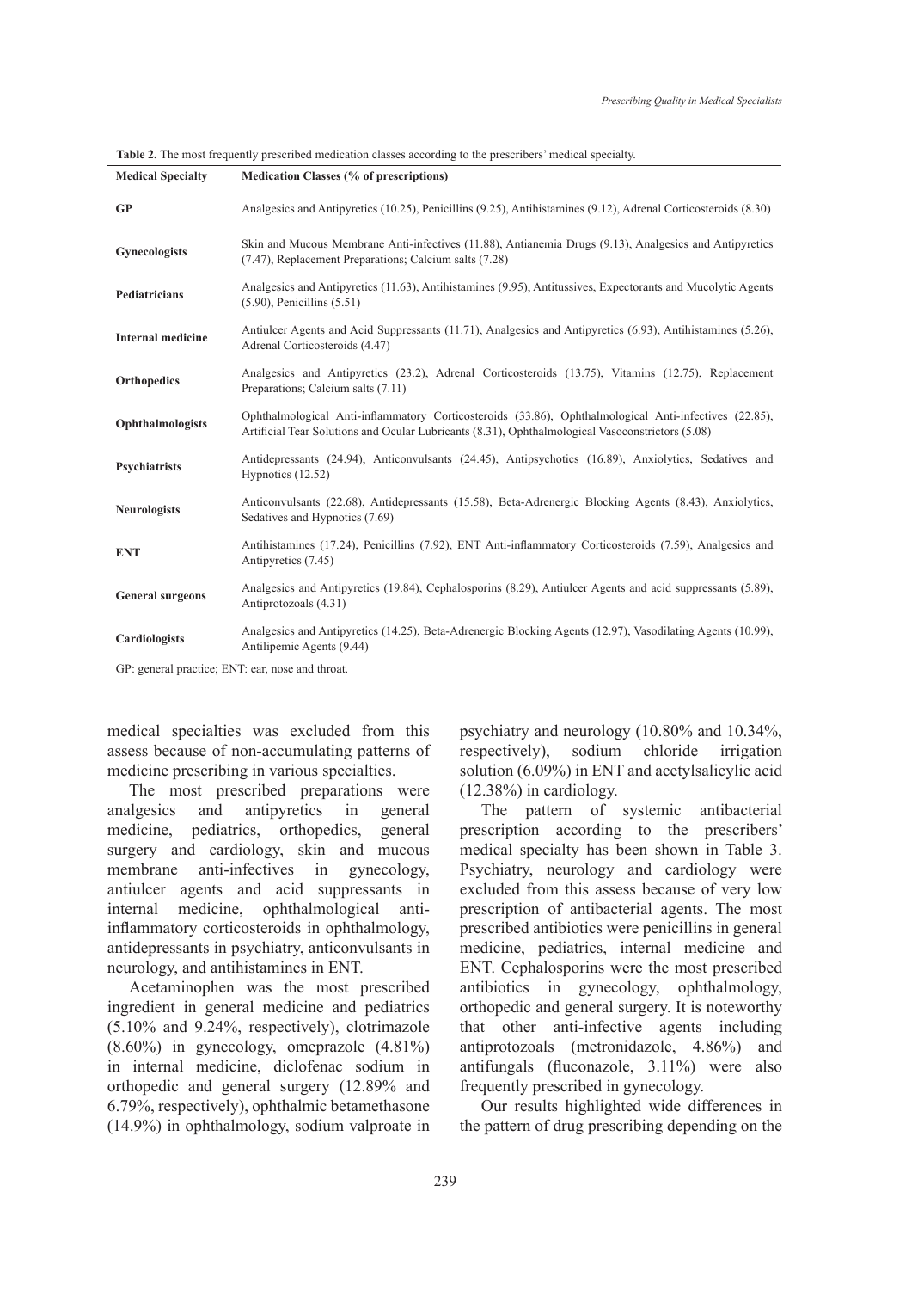|                 |      | <b>Penicillins Cephalosporins Macrolides</b> |      | <b>Ouinolones</b> | <b>Sulfonamides</b> | Aminoglycosides | <b>Others</b> | Total |
|-----------------|------|----------------------------------------------|------|-------------------|---------------------|-----------------|---------------|-------|
| GP              | 9.25 | 4.70                                         | 2.03 | 0.86              | 0.65                | 0.18            | 2.38          | 20.05 |
| Gynecology      | 1.71 | 5.32                                         | 1.83 | 1.37              | 0.17                | 0.42            | 2.35          | 13.17 |
| Pediatrics      | 5.51 | 4.69                                         | 1.65 | 0.19              | 1.57                | 0.05            | 2.28          | 15.94 |
| Internal -Med   | 2.22 | 1.80                                         | 1.60 | 1.46              | 0.16                | 0.08            | 0.76          | 8.08  |
| Orthopedics     | 0.66 | 2.36                                         | 0.05 | 0.58              | 0.03                | 0.35            | 0.12          | 4.15  |
| Ophthalmology   | 0.5  | 0.86                                         | 0.12 | 0.60              | 0.05                | 0.08            | 0.42          | 2.63  |
| <b>ENT</b>      | 7.92 | 5.57                                         | 2.67 | 1.31              | 0.64                | 0.28            | 0.21          | 18.6  |
| General surgery | 3.41 | 8.29                                         | 0.73 | 2.29              | 0.22                | 0.43            | 0.78          | 16.15 |
| Other           | 2.93 | 2.30                                         | 1.58 | 1.18              | 0.18                | 0.13            | 0.86          | 9.16  |

**Table 3.** The pattern of systemic antibacterial prescription according to the prescribers' medical specialty as the percentage of antibiotic classes.

GP: general practice; ENT: ear, nose and throat.

medical specialties. Some differences between generalists and specialist physicians have been reported in the quality of care and treatment of specific diseases such as myocardial infarction and depression, in the incidence of drug-drug interactions in their prescriptions and also in the use of diagnostic and therapeutic modalities (9, 26, 27). Specialist physicians may also have prescribing habits that are different from nonspecialist physicians.

In this study, WHO recommended prescribing indicators were used for evaluating the quality of drug prescribing. Although these quantitative indicators have been widely used for problem identification and improving the quality of prescribing, they are more appropriate for general aspect of drug utilization. For some specialties such as neurology, psychology and endocrinology, WHO indicators are not helpful for quality evaluation. Specific performance indicators should be developed for each specific medical specialty and standard or rational should be described for them according to the agreed treatment protocol. Recognizing specialist qualifications and their performance are very important to promote public health safety especially because of the role of specialists as the opinion leaders in physicians' prescription behaviors (28).

During the last decade, various educational, managerial and regulatory strategies have been developed to promote the rational drug use in Iran (29). However most of these activities have been performed concerning general practitioners and more effective intervention approaches are needed targeting all medical specialties for the improvement of prescribing quality in Iran.

#### **Conclusions**

The assessment of prescribing indicators revealed poor-quality prescribing performance by general practitioners in Isfahan province. There were also wide differences in the pattern of drug prescribing depending on the medical specialties. Because of the wide variability in the pattern of drug prescribing depending on the medical specialties, specific performance indicators should be developed for each specific medical specialty for better assessing of prescribing quality in specialist physicians.

#### **References**

- Akoria OA and Isah AO. Prescription writing in public (1) and private hospitals in Benin City, Nigeria. The effects of an educational intervention. *Can. J. Clin. Pharmacol.* (2008) 15: 295-305.
- (2) Holloway K. Who contributes to misuse of antimicrobials? *Essential Drugs Monitor.* (2000) 9: 9.
- (3) Shivhare1 SC, Kunjwani HK, Manikrao AM and Bondre AV. Drugs hazards and rational use of drugs: a review. *J. Chem. Pharm. Res.* (2010) 2: 106-112.
- (4) Aronson JK. Medication errors: what they are, how they happen, and how to avoid them. *QJM*. (2009) 102: 513-521.
- (5) Garjani A, Salimnejad M and Maleki N. The effect of interactive group discussion among physicians to promote rational use of drugs. *J. Med. Edu.* (2006) 8: 73-81.